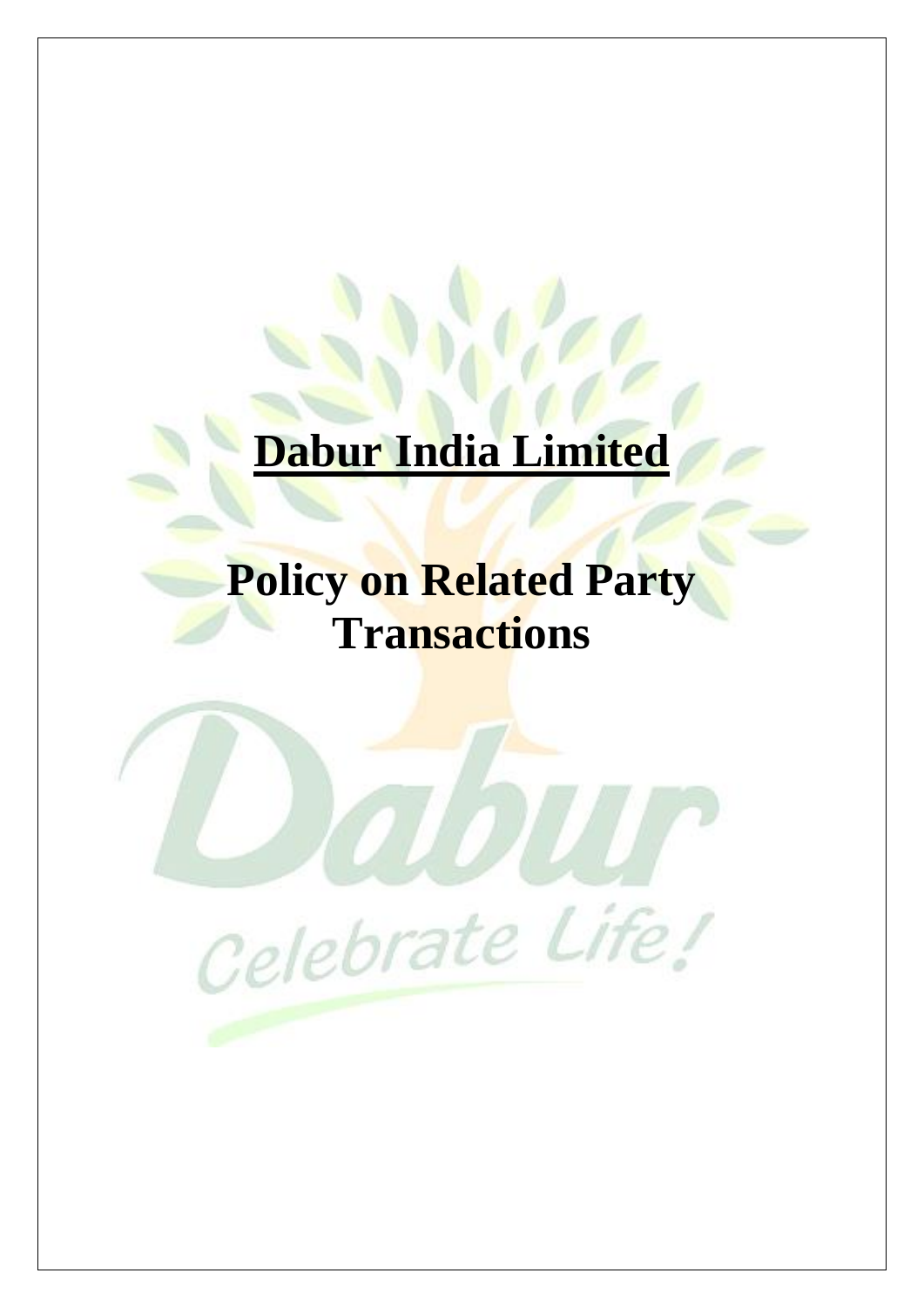#### **1. INTRODUCTION**

The Board of Directors (the "Board") of Dabur India Limited (the "Company"), has adopted the following policy and procedures with regard to Related Party Transactions (including materiality of related party transactions and dealing with related party transactions) as defined below. The Audit Committee is to review and shall, from time to time, recommend amendments, if any, in this policy to the Board. Further, this policy shall also be reviewed by the Board of Directors at least once in every three years and updated accordingly.

This policy is applicable to the Company**.** This policy is to regulate transactions between the Company and its Related Parties based on the applicable laws and regulations applicable to the Company.

#### **2. PURPOSE**

This policy is primarily framed based, w.e.f. 02.09.2015, on Regulation 23 of the Securities and Exchange Board of India (Listing Obligations and Disclosure Requirements) Regulations, 2015, hereinafter referred to as "Listing Regulations" and the provisions of Companies Act, 2013 (the "Act") including Rules made there under, and are primarily intended to ensure the governance and reporting of transactions between the Company and its Related Parties.

Up to 01.09.2015, the policy is based on Clause 49 of the Listing Agreement entered by the Company with the Stock Exchanges and the Act.

#### **3. DEFINITIONS**

**"Associate"** shall mean any entity which is an associate under sub-section (6) of section 2 of the Act.

Associate under sub-section (6) of section 2 of the Act, are following:

Associate company" in relation to another company, means a company in which that other company has a significant influence, but which is not a subsidiary company of the company having such influence and includes a joint venture company.

Explanation – For the purpose of this clause,

(a) the expression "significant influence" means control of at least twenty percent of total voting power, or control of or participation in business decisions under an agreement. (b) the expression "joint venture" means a joint arrangement whereby the parties that have joint control of the arrangement have rights to the net assets of the arrangement;

**"Audit Committee or Committee"** means "Audit Committee" constituted by the Board of Directors of the Company under the provisions of Listing Regulations and the Act, from time to time.

**"Board of Directors"** or **"Board"** means the Board of Directors of Dabur India Limited, as constituted from time to time.

**"Key Managerial Personnel" (KMP)** means Key Managerial Personnel as defined in subsection (51) of section 2 of the Act or under the applicable accounting standards.

Key Managerial Personnel as per sub-section (51) of section 2 of the Act.

"key managerial personnel", in relation to a company, means -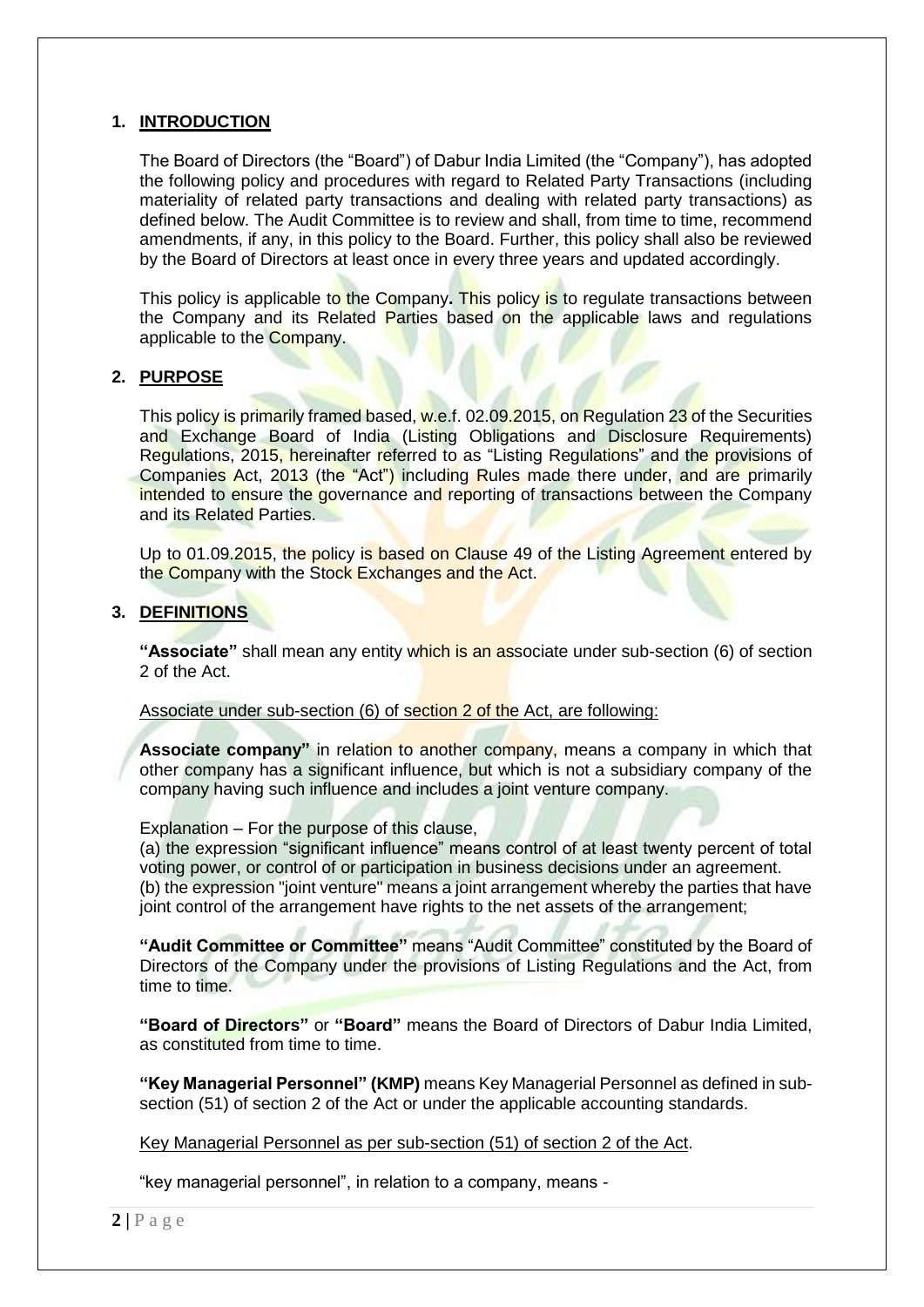(*i*) the Chief Executive Officer or the managing director or the manager;

- (*ii*) the company secretary;
- (*iii*) the whole-time director:
- (*iv*) the Chief Financial Officer;
- (v) such other officer, not more than one level below the directors who is in whole-time employment, designated as key managerial personnel by the Board; and
- (*vi*) such other officer as may be prescribed;

#### Key Managerial Personnel as per Indian Accounting Standard (Ind AS) 24

**Key management personnel** are those persons having authority and responsibility for planning, directing and controlling the activities of the entity, directly or indirectly, including any director (whether executive or otherwise) of that entity**.**

**"Material Related Party Transaction" –** A transaction with a related party shall be considered material if the transaction( $s$ ) to be entered into individually or taken together with previous transactions during a financial year, exceeds rupees one thousand crore or ten per cent of the annual consolidated turnover of the listed entity as per the last audited financial statements of the listed entity, whichever is lower.

Notwithstanding the above, a transaction involving payments made to a related party with respect to brand usage or royalty shall be considered material if the transaction(s) to be entered into individually or taken together with previous transactions during a financial year, exceeds five percent of the annual consolidated turnover of the listed entity as per the last audited financial statements of the listed entity.

**"Policy"** means this Policy on related party transactions (including materiality of related party transactions and dealing with related party transactions).

#### **"Related Party**" as per Listing Regulations:

"related party" means a related party as defined under sub-section (76) of section 2 of the Act or under the applicable Accounting Standards.

#### "Provided that:

- (a) any person or entity forming a part of the promoter or promoter group of the listed entity; or
- (b) any person or any entity, holding equity shares:
	- (i) of twenty per cent or more; or
	- (ii) of ten per cent or more, with effect from April 1, 2023;

of the listed entity either directly or on a beneficial interest basis as provided under section 89 of the Act, at any time, during the immediate preceding financial year; shall be deemed to be a related party:"

Related Party` as per Section 2(76) of the Act:

"related party" with reference to a company, means-

i) a director or his relative<sup>1</sup>;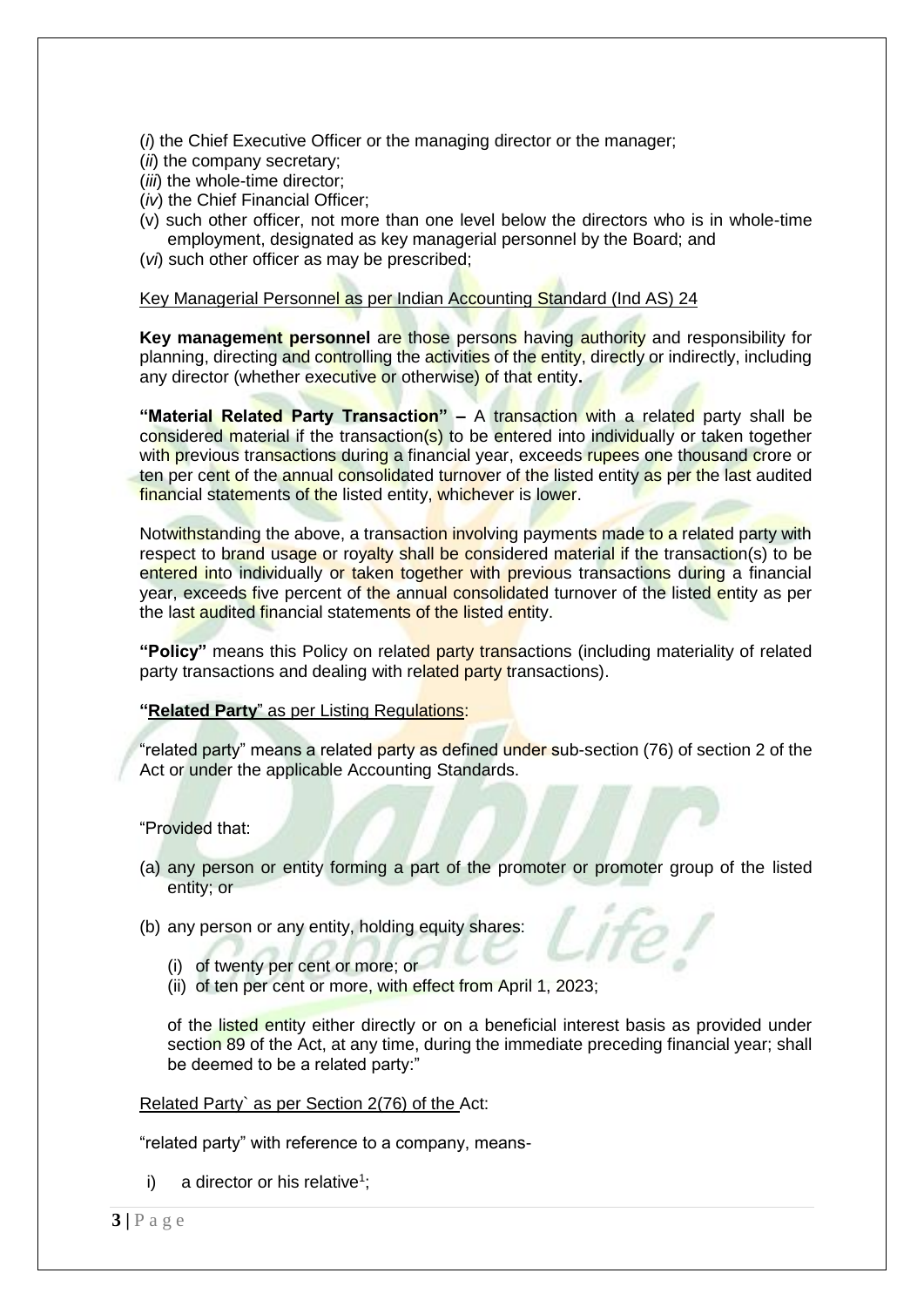- ii) a key managerial personnel or his relative<sup>1</sup>;
- iii) a firm, in which a director, manager, or his relative<sup>1</sup> is a partner;
- iv) a private company in which a director or manager or his relative<sup>1</sup> is a member or director;
- v) a public company in which a director or manager is a director and holds along with his relatives<sup>1</sup>, more than two percent of its paid-up share capital;
- vi) any body corporate whose Board of Directors, managing director or manager is accustomed to act in accordance with the advice, directions or instructions of a director or manager;
- vii) any person on whose advice, directions or instructions a director or manager is accustomed to act;

**Provided** that nothing in sub clauses (vi) and (vii) shall apply to the advice, directions or instructions given in a professional capacity;

- viii) any body corporate which is -
	- (A) a holding, subsidiary or an associate of such company; or
	- $(B)$  a subsidiary of a holding company to which it is also a subsidiary;
	- (C) an investing company or the venturer of the company.

Explanation.—For the purpose of this clause, "the investing company or the venturer of a company" means a body corporate whose investment in the company would result in the company becoming an associate company of the body corporate.

ix) such other persons as may be prescribed;

*As per Rule 3 of Companies (Specification of definitions details) Rules, 2014-*

- a director, other than an independent director, or key managerial personnel of the holding company or his relative<sup>1</sup> with reference to a company, shall be deemed to be related party.

<sup>1</sup>Relative as per section  $2(77)$  of the Act

**"Relative"**, with reference to any person, means anyone who is related to another, if –

- i. they are members of a Hindu Undivided Family;
- ii. they are husband and wife; or

iii. one person is related to the other in such manner as may be prescribed;

*As per Rule 4 of Companies (Specification of definitions details) Rules, 2014-*

- A person shall be deemed to be the relative of another, if he or she is related to another in the following manner, namely:
	- 1) Father:

Provided that the term "Father" includes step-father.

- 2) Mother:
- Provided that the term "Mother" includes step-mother.
- 3) Son:
	- Provided that the term "Son" includes step-son.
- 4) Son's wife.
- 5) Daughter.
- 6) Daughter's husband.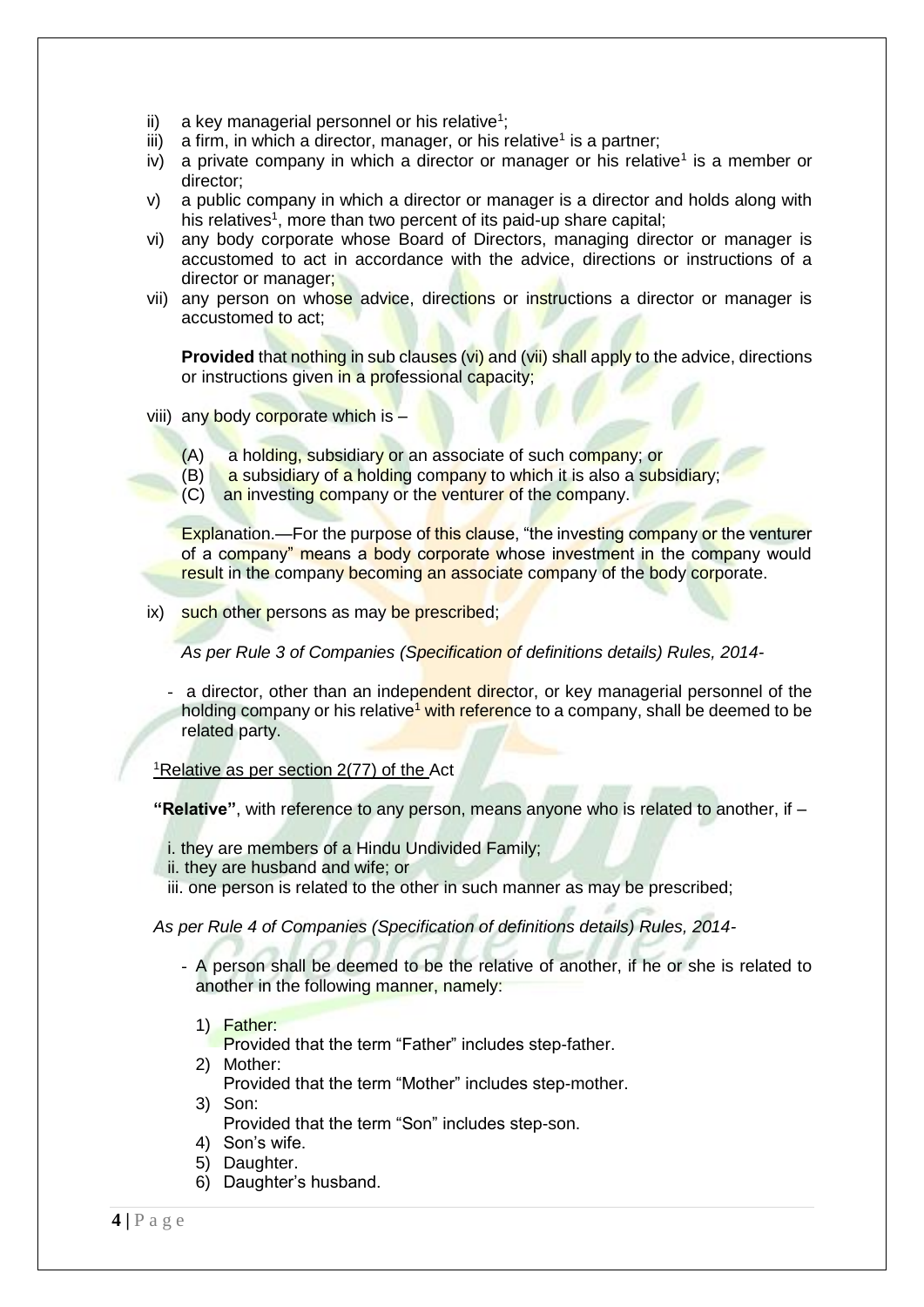- 7) Brother:
	- Provided that the term "Brother" includes step-brother.
- 8) Sister: Provided that the term "Sister" includes step-sister.

#### Related Party as per Indian Accounting Standard (Ind AS) 24

A *related party* is a person or entity that is related to the entity that is preparing its financial statements (in this Standard referred to as the 'reporting entity').

(a) A person<sup>\*</sup> or a close member of that person's family\*\* is related to a reporting entity if that person:

(i) has control<sup>#</sup> or joint control<sup>#</sup> of the reporting entity;

(ii) has significant influence<sup>#</sup> over the reporting entity; or

(iii) is a member of the key management personnel<sup>\*\*\*</sup> of the reporting entity or of a parent of the reporting entity.

(b) An entity is related to a reporting entity if any of the following conditions applies:

(i)The entity and the reporting entity are members of the same group (which means that each parent, subsidiary and fellow subsidiary is related to the others).

(ii)One entity is an associate or joint venture of the other entity (or an associate or joint venture of a member of a group of which the other entity is a member).

(iii)Both entities are joint ventures of the same third party.

(iv)One entity is a joint venture of  $\alpha$  third entity and the other entity is an associate of the third entity.

(v)The entity is a post-employment benefit plan for the benefit of employees of either the reporting entity or an entity related to the reporting entity. If the reporting entity is itself such a plan, the sponsoring employers are also related to the reporting entity.

(vi)The entity is controlled or jointly controlled by a person identified in (a).

(vii)A person identified in (a)(i) has significant influence over the entity or is a member of the key management personnel of the entity (or of a parent of the entity).

(viii) The entity, or any member of a group of which it is a part, provides key management personnel services to the reporting entity or to the parent of the reporting entity.

\* `*person*` shall mean individual *(Company interpretation).*

*\*\* Close members of the family of a person* are those family members who may be expected to influence, or be influenced by, that person in their dealings with the entity including:

(a) that person's children, spouse or domestic partner, brother, sister, father and mother;

(b) children of that person's spouse or domestic partner; and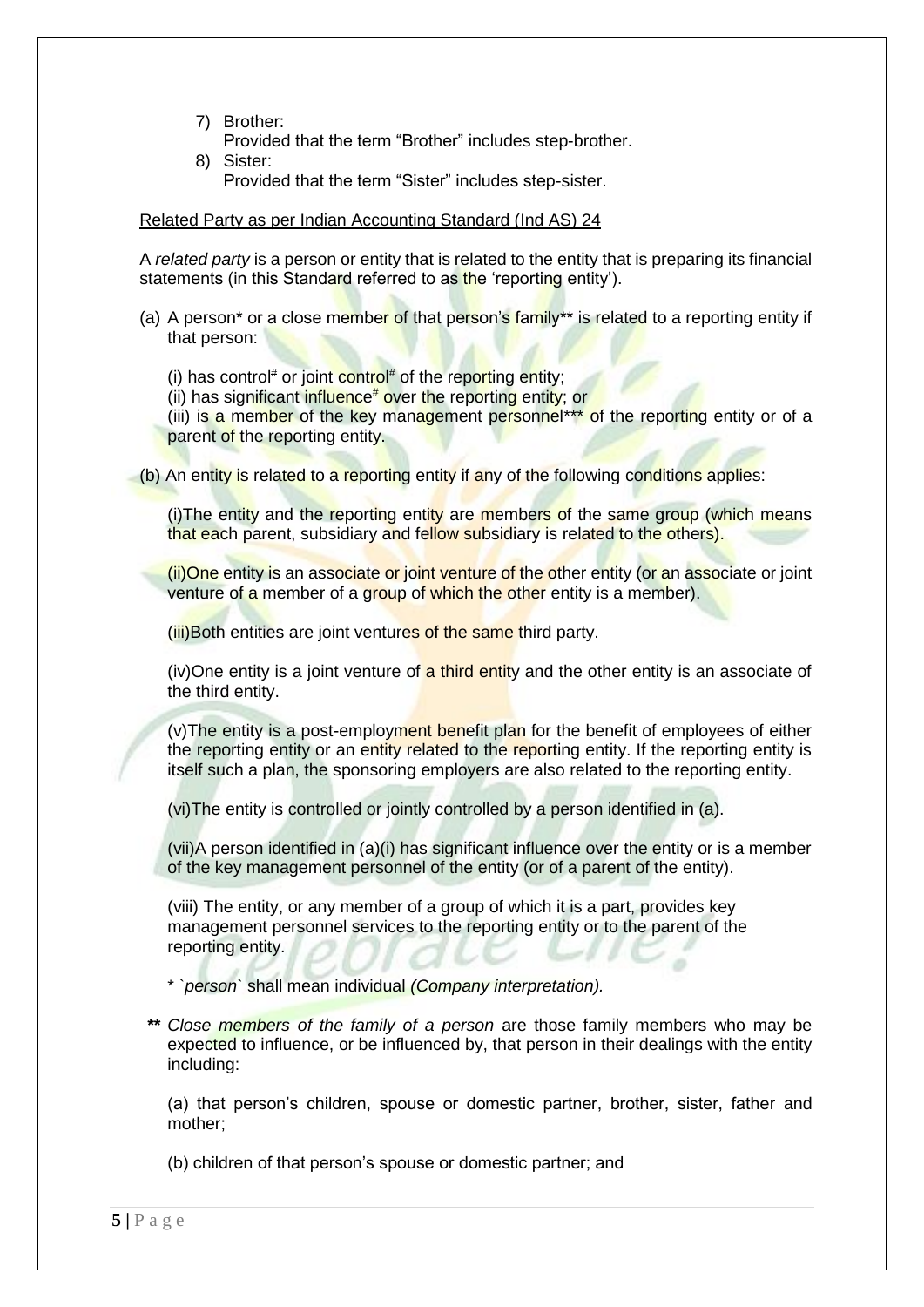(c) dependants of that person or that person's spouse or domestic partner.

- *\*\*\* Key management personnel* are those persons having authority and responsibility for planning, directing and controlling the activities of the entity, directly or indirectly, including any director (whether executive or otherwise) of that entity.
- # The terms '*control*', '*joint control'* and *significant influence*' are defined in Ind AS 110, Ind AS 111, *Joint Arrangements,* and Ind AS 28, *Investments in Associates and Joint Ventures, respectively and are used in this Standard with the meanings specified in* those Ind ASs.

**"Related Party Transaction"** means a transaction involving a transfer of resources, services or obligations between:

- (i) a listed entity or any of its subsidiaries on one hand and a related party of the listed entity or any of its subsidiaries on the other hand; or
- (ii) the listed entity or any of its subsidiaries on one hand, and any other person or entity on the other hand, the purpose and effect of which is to benefit a related party of the listed entity or any of its subsidiaries with effect from April 1, 2023;

regardless of whether a price is charged and a "transaction" with a related party shall be construed to include a single transaction or a group of transactions in a contract. Provided that the following shall not be a treated as related party transaction

(a) the issue of specified securities on a preferential basis, subject to compliance of the requirements under the Securities and Exchange Board of India (Issue of Capital and Disclosure Requirements) Requlations, 2018;

(b) the following corporate actions by the listed entity which are uniformly applicable/offered to all shareholders in proportion to their shareholding:

i. payment of dividend;

- ii. Subdivision or consolidation of securities;
- iii. Issuance of securities by way of a rights issue or a bonus issue; and
- iv. buy-back of securities.

"**Related Party Transaction**" *as per Indian Accounting Standard (Ind AS) 24* is a transfer of resources, services or obligations between a reporting entity and a related party, regardless of whether a price is charged**.**

"**Related Party Transaction**" *as* per *the Act,* shall mean any contract or arrangement with a related party with respect to –

- sale, purchase or supply of any goods or materials;
- selling or otherwise disposing of, or buying, property of any kind;
- leasing of property of any kind:
- availing or rendering of any services:
- appointment of any agent for purchase or sale of goods, materials, services or property;
- such related party's appointment to any office or place of profit in the company, its subsidiary company or Associate company; and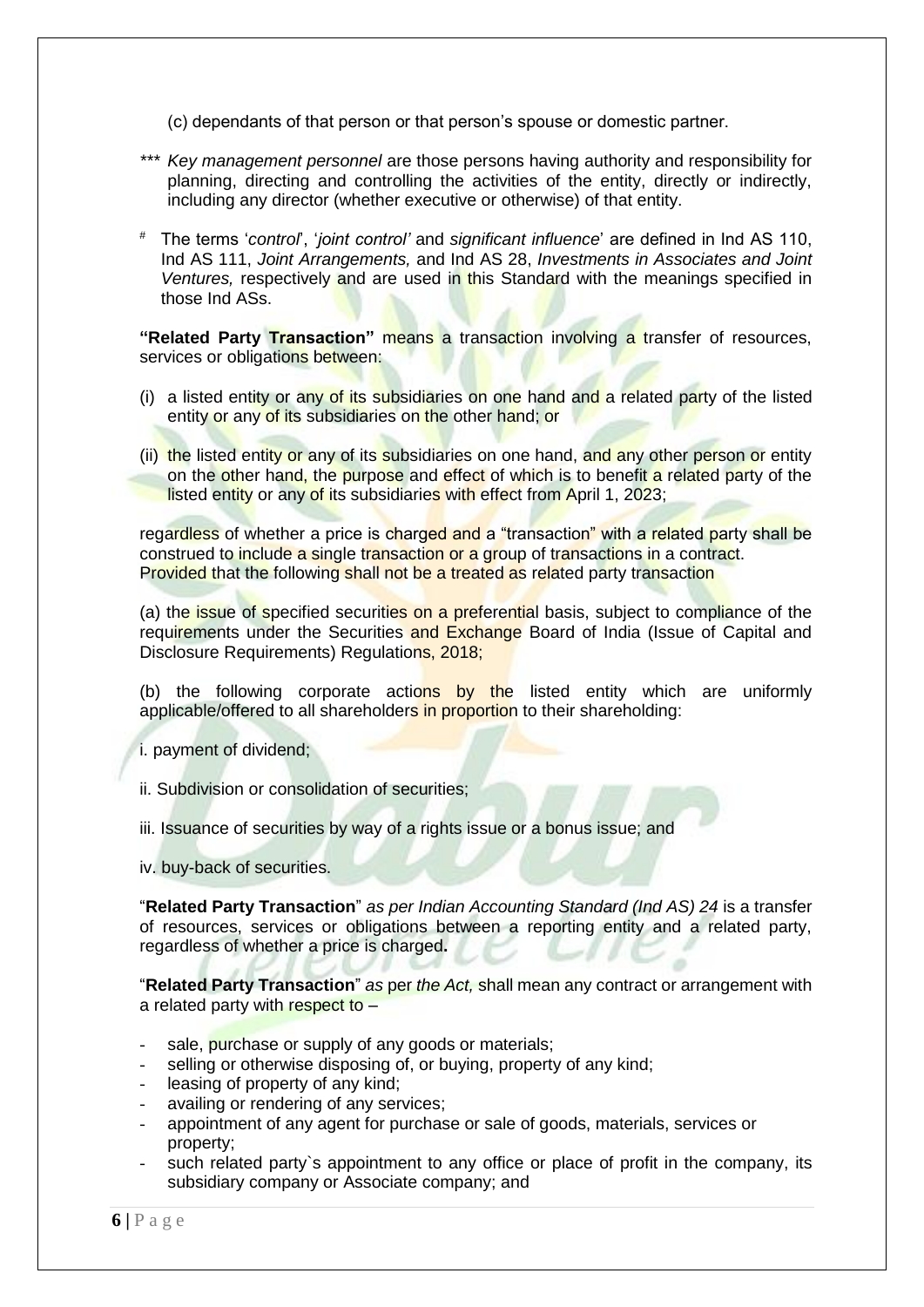- underwriting the subscription of any securities or derivatives thereof, of the company.

"**Material Modifications**" shall mean and include the following-

1. Any increase in aggregate amount up to which Audit Committee has given its Omnibus approval in respect of all related party transactions taken together;

- 2. For all type of Related Party Transactions
- a) Any increase of 20% or more in value (where value is fixed), in the amount up to which the Audit Committee has given Omnibus approval in respect of each individual related party, within the overall aggregate maximum limit approved.
- b) Any change in payment terms beyond 90 days of agreed terms or markup margin for deciding the price of product [other than (a) above] which shall have an impact of 20% or more increase from the terms already approved by Audit Committee.

It is clarified that any change in actual cost because of input cost changes shall not be considered as material modification in cases where pricing is based on cost + markup.

#### **Transactions `in ordinary course of business**`

With particular reference to the company - Dabur India Limited, following transactions in the context of business of the company have been identified as Transactions `in ordinary course of business' of the company. These are only examples and not an all inclusive list:

- **► Sale of Goods, Materials and Services;**
- Purchase of Goods, Materials and Services;
- Payment of expenses of Joint Venture Company Forum 1 Aviation Private Limited;
- Experimient of actual out of pocket expenses incurred from/to the Company to/ from the Related Party;
- ▶ Reimbursement of ESOP Expenses from subsidiaries;
- $\triangleright$  Payment of remuneration (including sitting fee and ESOP, if any) to Related Parties from the company or subsidiaries, where they are working in a whole time position or as a director.

#### **Transactions on an `Arm`s length basis**` shall mean and include-

a transaction between two related parties that is conducted as if they were unrelated. so that there is no conflict of interest.

#### **4. POLICY**

#### **4.1. Identification of Related Party by Dabur India Limited**

Each Director and Key Managerial Personnel (KMP) is responsible to notify to the Board regarding persons and entities to be considered as `Related Parties` by virtue of his/her being Director/ KMP in the company. Such Notice shall be issued to the company at the time of appointment and also at the time of first board meeting in every financial year and whenever there is any change in the disclosures already made.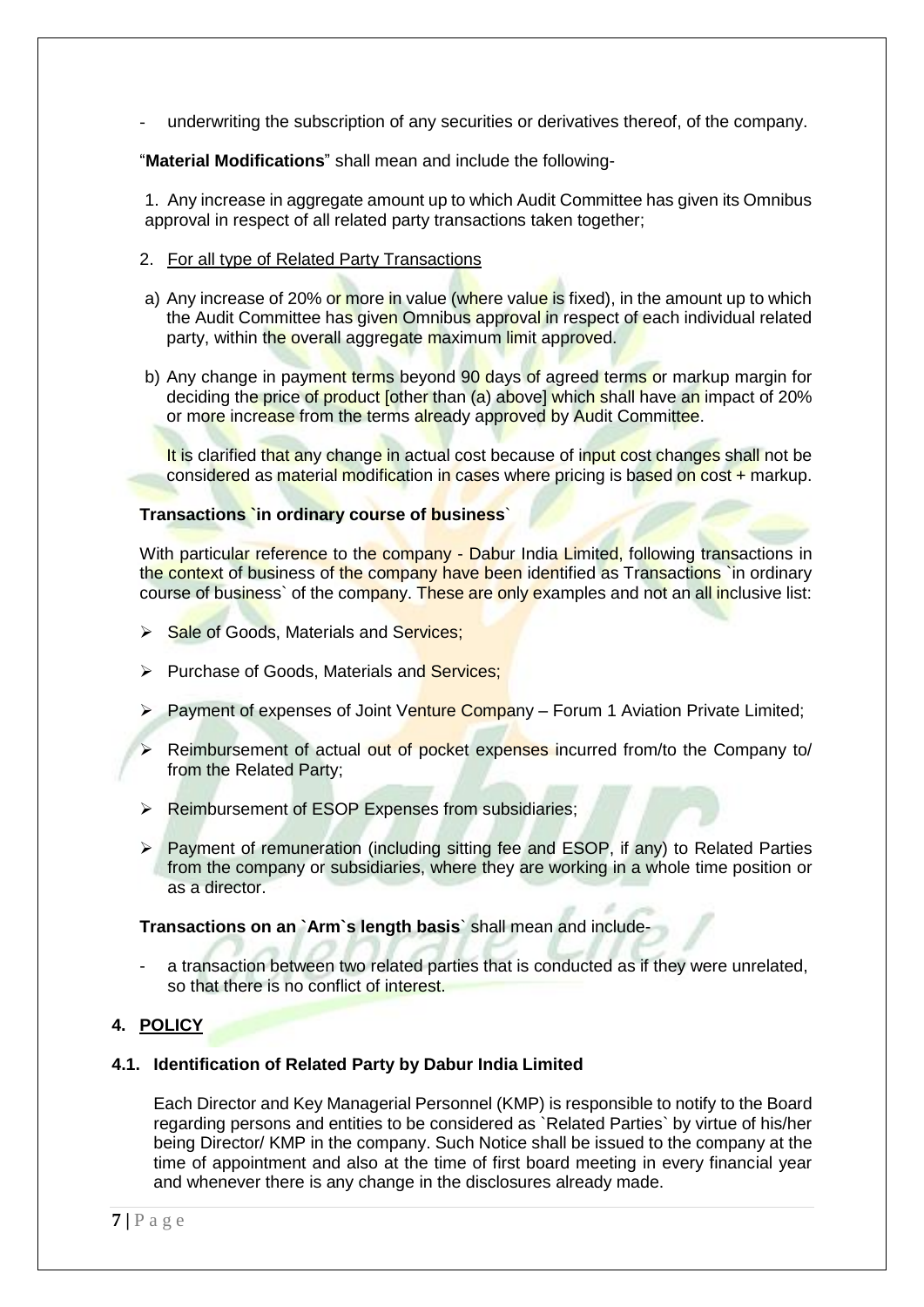In addition to above, management is to identify other related parties based on control exercised by company on them and vice-versa within the meaning of the Act and applicable accounting standards.

#### **4.1A. Identification of Related Party of Subsidiary Company**

Each Director and Key Managerial Personnel (KMP) is responsible to notify to its respective Board of Directors (to the Board of Management in case there is no Board of Directors) regarding persons and entities to be considered as `Related Parties` by virtue of his/her being Director/ KMP in the subsidiary company. Such Notice shall be issued to the subsidiary company at the time of appointment and also at the time of first board meeting in every financial year and whenever there is any change in the disclosures already made.

In addition to above, management of subsidiary Company is to identify other related parties based on control exercised by company on them and vice-versa within the meaning of Act and applicable accounting standards.

#### **4.2. Identification of Potential Related Party Transactions of Dabur India Limited**

On the basis of related parties identified in application of exercise referred to in 4.1. and 4.1A. above, the Management is to intimate Audit Committee or Board, as may be required, of any potential Related Party Transaction with any person or entity, including any additional information about the transaction that the Board/Audit Committee may reasonably request. Board/Audit Committee is/are to determine whether the transaction genuinely constitutes a Related Party Transaction requiring compliance with this policy.

#### **4.2A. Identification of Potential Related Party Transactions of Subsidiary Company**

On the basis of related parties identified in application of exercise referred to in 4.1. and 4.1A above, the Management of respective Subsidiary Company is to intimate to the Management of Dabur India Limited (CFO), of any potential Related Party Transaction with any person or entity, including any additional information about the transaction that the Management of Dabur India Limited may reasonably request. Management of Dabur India Limited is/are to determine whether the transaction genuinely constitutes a Related Party Transaction requiring compliance with this policy.

#### **4.3. Review and Approval of Related Party Transactions**

All Related Party Transactions and subsequent material modifications, with respect to transactions where Dabur India Limited is a party, must be reported to the Audit Committee for its prior approval in accordance with this Policy. Further, all subsequent non-material modifications to a Related Party Transaction must also be reported to the Audit Committee for approval.

Related Party Transactions and subsequent material modifications, with respect to transactions where subsidiary Company is a party (and Dabur India Limited is not a party) must be reported to the Audit Committee for its prior approval, subject to certain threshold limit mentioned elsewhere in this Policy.

The Committee shall review the transactions and recommend the same for approval of the Board and shareholders, if required, in accordance with this policy.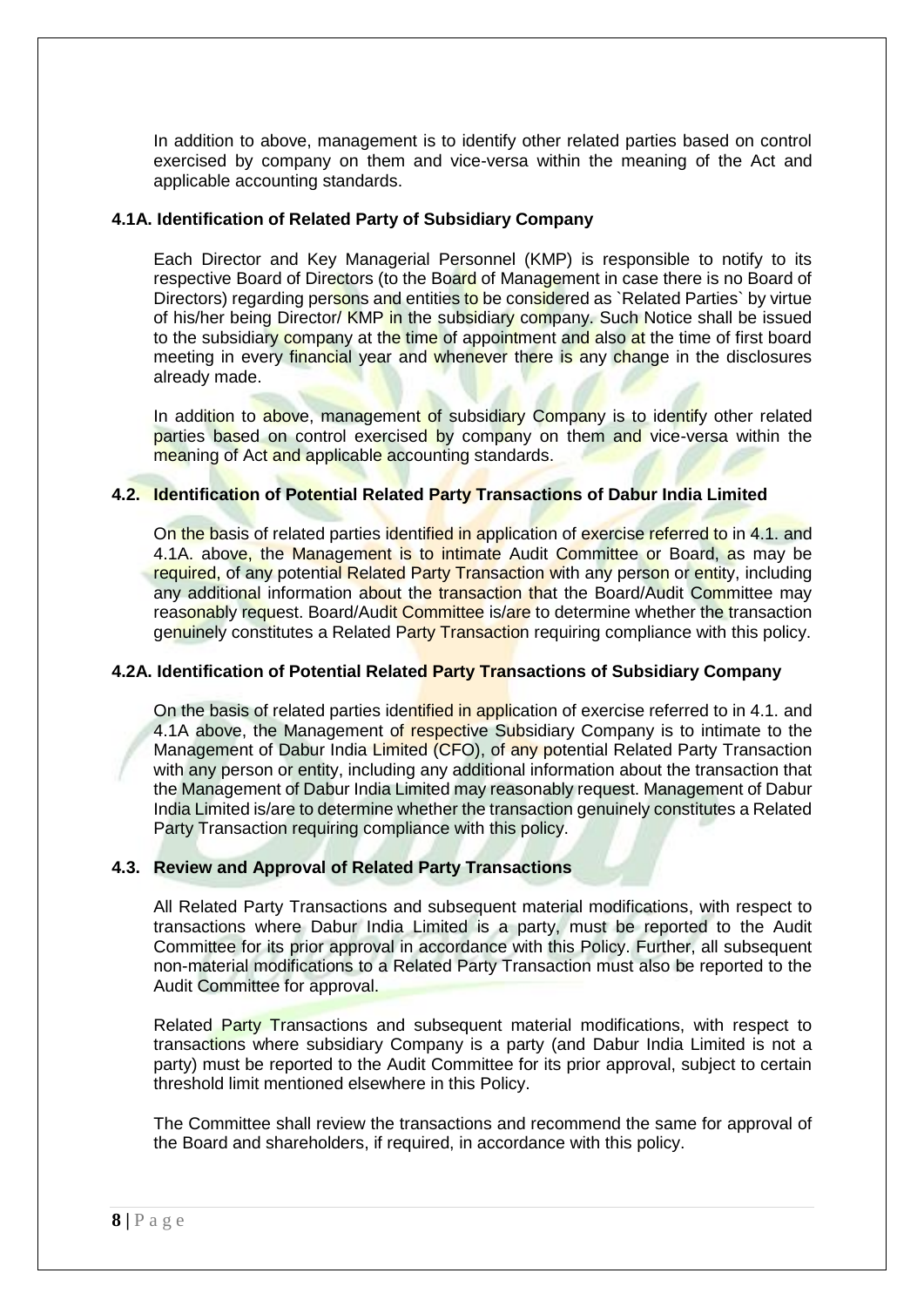The approval of Audit Committee, Board or Shareholders, as may be required under this Policy is to be taken prior to entering into the Related Party Transaction.

#### (A) Approval of Audit Committee

- 1) All Related Party Transactions and subsequent material modifications with respect to transactions where Dabur India Limited is a party, require prior approval of Audit Committee either at a meeting or by resolutions by circulation. Further, all subsequent non-material modifications to a Related Party Transaction shall also be required to be approved by the Audit Committee on or before the immediately next meeting falling after such modification.
- 1A) All Related Party Transactions and subsequent material modifications, with respect to transactions where subsidiary Company is a party (and Dabur India Limited is not a party) require prior approval of Audit Committee either at a meeting or by resolutions by circulation if the value of such transaction whether entered into individually or taken together with previous transactions during a financial year exceeds ten per cent of the annual consolidated turnover, as per the last audited financial statements of Dabur India Limited;

#### With effect from April 1, 2023,

All Related Party Transactions and subsequent material modifications, with respect to transactions where subsidiary Company is a party (and Dabur India Limited is not a party) shall require prior approval of Audit Committee either at a meeting or by resolutions by circulation if the value of such transaction whether entered into individually or taken together with previous transactions during a financial year, exceeds ten per cent of the **annual standalone turnover**, as per the last audited financial statements of the subsidiary company;

No approval of Audit Committee is required for transactions entered into between two wholly-owned subsidiaries of the company, whose accounts are consolidated with the company and placed before the shareholders at the general meeting for approval.

- 1B) Only those members of the Audit Committee, who are independent directors, shall approve related party transactions
- 2) The Audit Committee shall grant approval/ omnibus approval for Related Party Transactions proposed to be entered into by the company, in line with this policy on Related Party Transactions (including criteria for granting approvals/ omnibus approval) of the company.
- 3) For granting of approval & for review of approved Related Party Transactions, the Audit Committee shall be provided with all relevant material information of the Related Party Transaction, including the terms of the transaction, the business purpose of the transaction, the benefits to the Company and to the Related Party, and any other relevant matter. The information shall specifically cover the following:
	- i) the name(s) of the related parties and nature of relationship with the listed entity or its subsidiary, including nature of its concern or interest (financial or otherwise);
	- ii) nature, period/duration/Tenure (particular tenure shall be specified) of the proposed transaction/ contract / arrangement;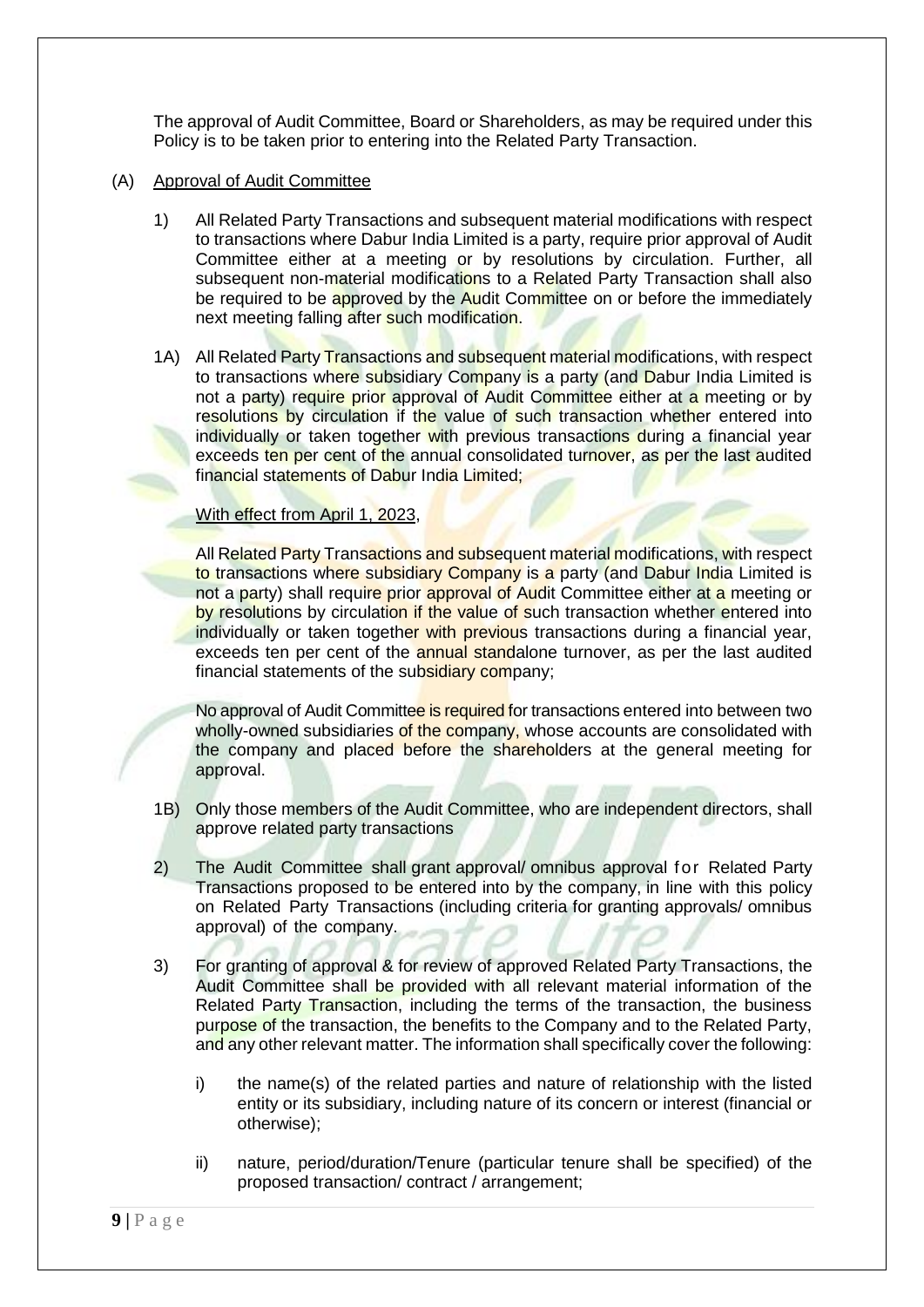- iii) Type, material/ salient terms and particulars of the transaction / contract / arrangement
- iv) Value of the proposed transaction;
- v) The percentage of the listed entity's annual consolidated turnover, for the immediately preceding financial year, that is represented by the value of the proposed transaction (and for a RPT involving a subsidiary, such percentage calculated on the basis of the subsidiary's annual turnover on a standalone basis shall be additionally provided);
- vi) If the transaction relates to any loans, inter-corporate deposits, advances or investments made or given by the listed entity or its subsidiary:
	- a) details of the source of funds in connection with the proposed transaction;
	- b) where any financial indebtedness is incurred to make or give loans, intercorporate deposits, advances or investments,
		- nature of indebtedness;
		- cost of funds; and
		- tenure;
	- c) applicable terms, including covenants, tenure, interest rate and repayment schedule, whether secured or unsecured; if secured, the nature of security; and
	- d) the purpose for which the funds will be utilized by the ultimate beneficiary of such funds pursuant to the RPT.
- vii) the manner of determining the pricing and other commercial terms, both included as part of the contract and not considered as part of the contract;
- viii) the indicative base price / current contracted price and the formula for variation in the price, if any *(applicable in case of omnibus approval);*
- ix) any advance paid or received for the transaction/ contract / arrangement, if any;
- x) whether all factors relevant to the contract have been considered, if not, the details of factors not considered with the rationale for not considering those factors;
- xi) justification for the need of the transaction/ contract / arrangement;
- xii) whether the approval is in interest of the company. Justification as to why the RPT is in the interest of the listed entity;
- xiii) A copy of the valuation or other external party report, if any such report has been relied upon;
- xiv) Percentage of the counter-party's annual consolidated turnover that is represented by the value of the proposed RPT on a voluntary basis;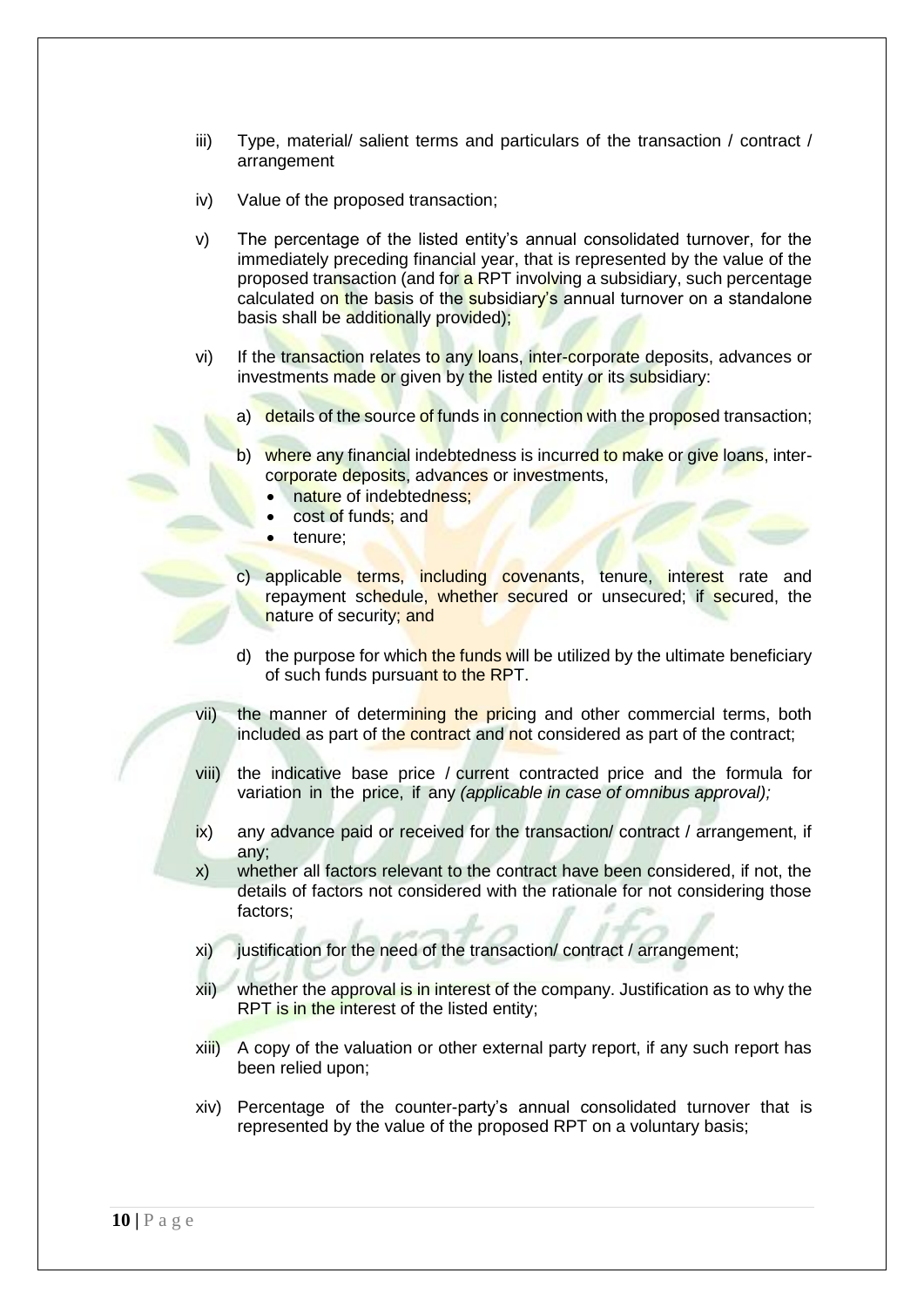- xv) whether the transaction/ contract / arrangement is repetitive in nature (in past or in future) *(applicable in case of omnibus approval;*
- xvi) the persons/authority within the company management approving the transaction/ contract / arrangement;
- xvii) aggregate value/amount of transactions during the relevant Financial Year for which approval/ omnibus approval is being sought is in compliance with the threshold limits mentioned in this policy;
- xviii) confirmation that the maximum value/amount per transaction for which omnibus approval has been given by the Audit Committee is as per the criteria mentioned in this Policy *(applicable in case of review of omnibus approval which has been already granted);*
- xix) any other information relevant or important for the Committee to take a decision on the proposed transaction.
- 3A) The audit committee shall also review the status of long-term (more than one year) or recurring RPTs on an annual basis.
- 4) Criteria for granting approval (including omnibus approval)
	- i) In determining whether to approve a Related Party Transaction, the Audit Committee is to consider inter-alia the following factors to the extent relevant to the Related Party Transaction:
		- a) whether the transaction is in the ordinary course of business of the company.
		- b) whether the terms of the transaction are fair and on arm's length basis to the Company and would apply on the same basis if the transaction did not involve a Related Party;
		- c) whether there are any undue compelling business reasons for the Company to enter into the transaction and the nature of alternative transactions, if any;
		- d) whether the transaction would affect the independence of the directors/KMP;
		- e) whether the proposed transaction includes any potential reputational risk issues that may arise as a result of or in connection with the proposed transaction;
		- f) where the ratification of the transaction is allowed by law and is sought from the Committee, the reason for not obtaining the prior approval of the Committee and the relevance of business urgency and whether subsequent ratification would be detrimental to the Company;
		- g) whether the Related Party transaction would present an improper conflict of interest for any director or KMP of the Company, taking into account the size of the transaction, the overall financial position of the director, or other Related Party, the direct or indirect nature of the director's, KMP`s or other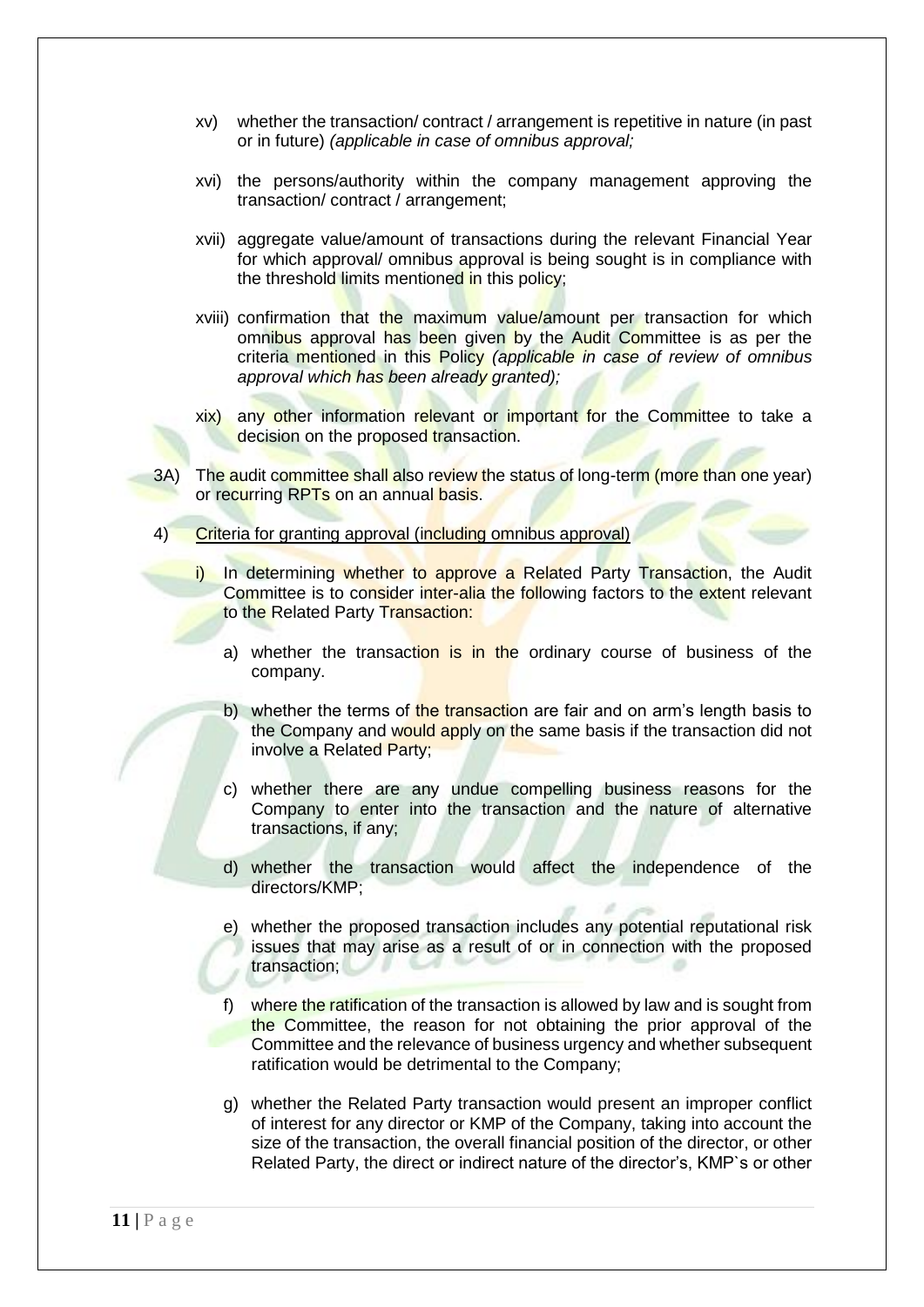Related Party's interest in the transaction and the ongoing nature of any proposed relationship and any other factors the Committee deems relevant.

*Additional criteria for granting omnibus approval*

- h) The Audit committee shall consider the following factors while making the omnibus approval for the Related Party Transaction:
	- 1. repetitiveness of the transactions (in past or in future);
	- 2. justification for the need of omnibus approval:
	- 3. the approval is in the interest of the company;
	- 4. maximum value of the transactions, in aggregate, which can be allowed under the omnibus route in a financial year, shall be as follows:
		- the maximum value of the transaction, in aggregate, with all related parties taken together, in a financial year, shall not exceed 10 (ten) % of the annual consolidated revenue from operations of the Company as per the last audited financial statements of the company
	- 5. the maximum value per transaction which can be allowed shall be as follows:
		- the maximum value per transaction shall not exceed INR 5 (Five) crores (INR 7 crores for Aviva Life Insurance Company Limited) and where each invoice shall be considered as a separate transaction.
	- 6. the extent and manner of disclosures to be made to the Audit Committee at the time of seeking omnibus approval shall be as specified in clause 4.3 (A) (3) of this policy.
	- 7. Interval for review of related party transaction entered into by the company pursuant to each of the omnibus approval made shall be:
		- $\checkmark$  the interval as mentioned in clause 4.3 (A) (7) of this policy.
	- 8. transactions which cannot be subject to the omnibus approval, by the Audit Committee, shall be:
		- transactions as mentioned in clause 4.3 (A) (8) of this policy;
		- any other transactions as may be specified by applicable laws, time to time.
- *ii) Criteria for Arm`s length Basis*
	- a) for any transaction with wholly owned subsidiary company or in cases where vendor is specific and multiple vendors may or may not be available, the transactions shall be considered to be on an arm`s length basis when the same is conducted at consideration and under terms and conditions those apply for transactions with unrelated parties.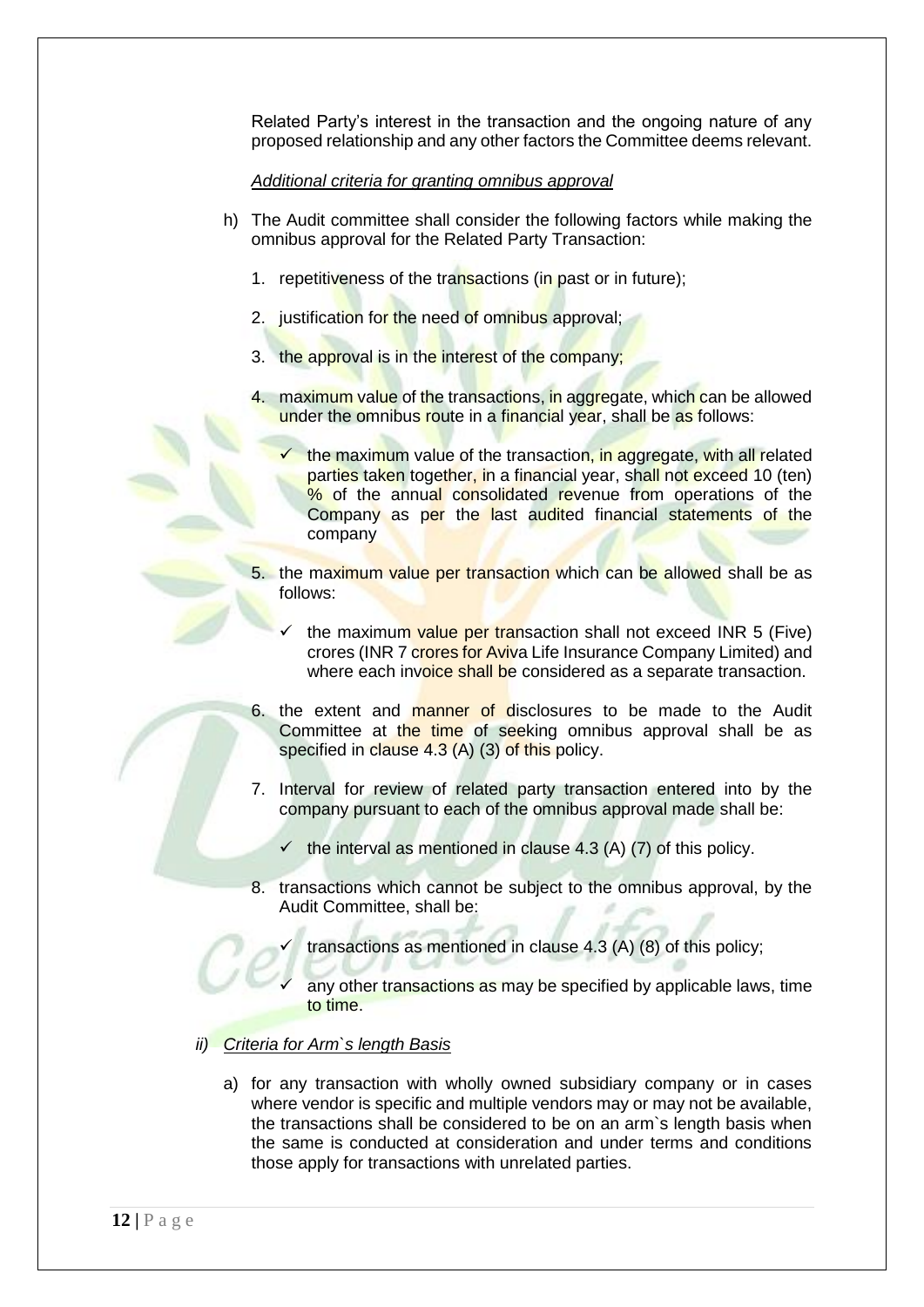- b) for transactions with Related Parties, other than wholly owned subsidiary company, in cases where vendor is not specific and also multiple vendors are available, the transactions shall be considered to be on an arm`s length basis in the following circumstances:
- clear specifications (including, *inter alia*, the quantity and quality) of the transaction are made available by the Company;
- $\triangleright$  based on the specifications at least two quotations from different vendors (other than Related Parties) have been sought by the Company;

based on the specifications and quotations received the evaluation based on the above criteria/ consideration for granting approval (as set forth above) has been done in the best interest of the Company.

- 5) The approval / omnibus approval granted by the Audit Committee shall specify the following:
	- i) Name(s) of the related parties and nature of relationship with the listed entity or its subsidiary, including nature of its concern or interest (financial or otherwise);
	- ii) nature, period/duration Tenure (particular tenure shall be specified) of transaction/ contract / arrangement;
	- iii) The percentage of the listed entity's annual consolidated turnover, for the immediately preceding *financial year*, that is represented by the value of the proposed transaction (and for a RPT involving a subsidiary, such percentage calculated on the basis of the subsidiary's annual turnover on a standalone basis shall be additionally provided);
	- iv) Percentage of the counter-party's annual consolidated turnover that is represented by the value of the proposed RPT on a voluntary basis;
	- v) a) maximum amount of transaction that can be entered into;
		- b) in case of grant of omnibus approval-
			- the maximum value of the transaction, in aggregate, with all related parties taken together, in a financial year;
			- the maximum value per transaction which can be allowed.
	- vi) the indicative base price / current contracted price and the formula for variation in the price, if any;
	- vii) material/ salient terms of the transaction / contract / arrangement
	- viii) value of the transaction;
	- ix) any advance paid or received for the transaction/ contract / arrangement, if any;
	- $x)$  justification for entering into the transaction/ contract / arrangement, in case the transactions/ contract / arrangement are not at arm`s length basis;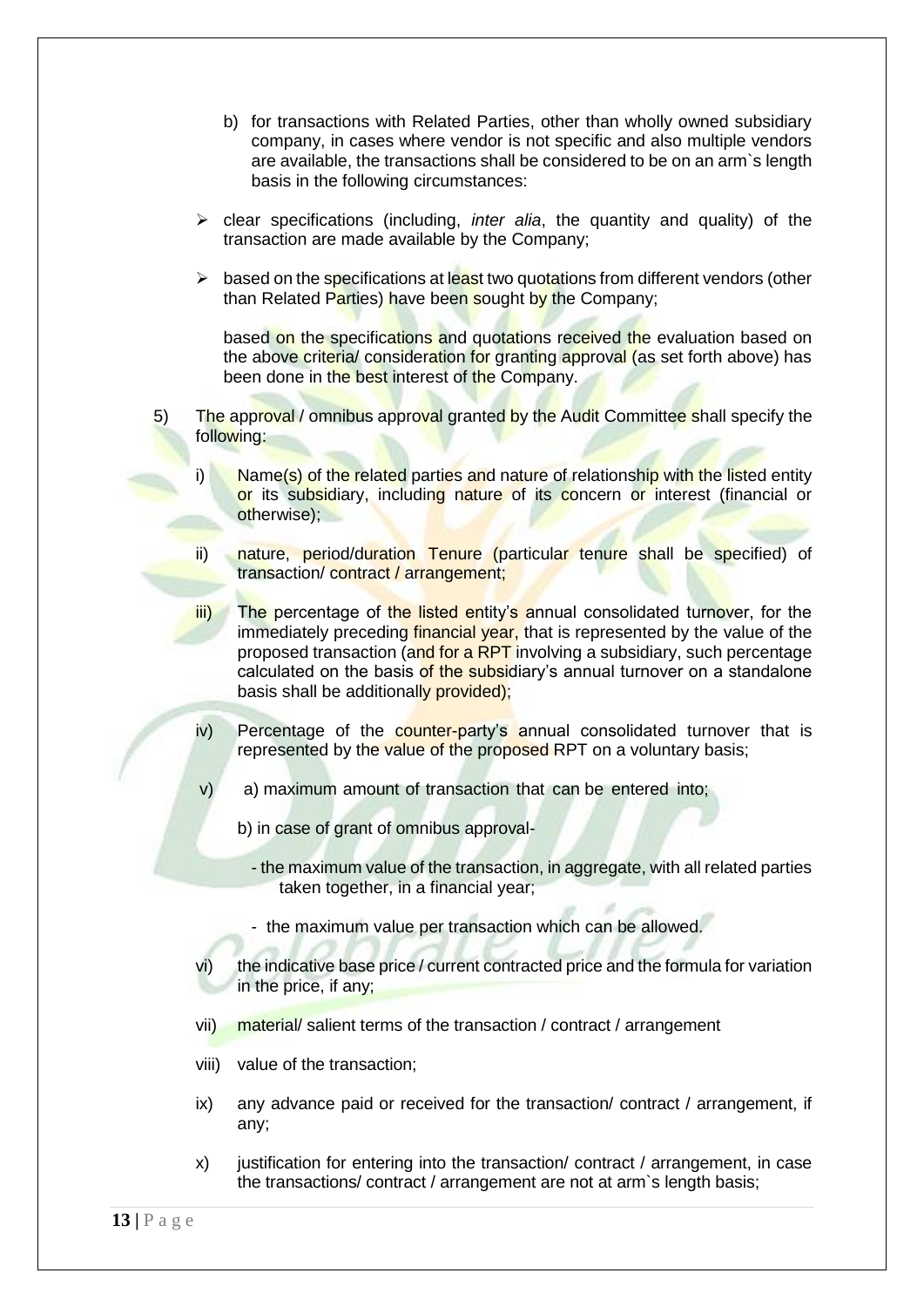xi) any other information relevant or important for the Audit Committee to take a decision on the proposed transaction.

Provided that where the need for Related Party Transaction cannot be foreseen and aforesaid details are not available, Audit Committee may grant omnibus approval for such transactions subject to their value not exceeding Rs.1 (one) crore per transaction.

- 6) Omnibus approval shall be valid for a period not exceeding one financial year and shall require fresh approval after the expiry of such financial year.
- 7) The Audit Committee shall review, at least on a quarterly basis, the details of Related Party Transactions entered into by the company pursuant to each of the omnibus approval made.
- 7A) The audit committee shall review the status of long-term (more than one year) or recurring RPTs on an annual basis.
- 8) Omnibus approval shall not be made for transactions in respect of selling or disposing of the undertaking of the company.
- 9) any other conditions as the Audit Committee may deem fit.
- 10) Any member of the Committee who has a potential interest in any Related Party **Transaction is to abstain from discussion and voting on the approval of the Related** Party Transaction.
- 11) The Audit Committee is entitled to seek professional advice/ opinion relating to concerns, if any.
- (B) Approval of Board of Directors
	- 1) If the Committee determines that a Related Party Transaction should be brought before the Board, or if the Board in any case elects to review any such matter or it is mandatory under any law for Board to approve the Related Party Transaction, then the Board is to consider and approve the Related Party Transaction at a meeting and the considerations set forth in clause 4.3 (A) above apply to the Board's review and approval of the matter, with such modification as may be necessary or appropriate under the circumstances.
	- 2) All the Related Party Transactions which are
		- not in the Ordinary Course of Business or not at Arm`s Length Basis;
		- $\triangleright$  all Material Related Party Transactions (other than transactions entered into by the company with its wholly owned subsidiary, whose accounts are consolidated with the company and placed before the shareholders at the general meeting for approval *and* entered into between two wholly-owned subsidiaries of the company, whose accounts are consolidated with the company and placed before the shareholders at the general meeting for approval) are to be brought before the Board and the Board shall consider and approve the Related Party Transaction at a meeting. The considerations set forth in clause 4.3 (A) above apply to the Board's review and approval of the matter, with such modification as may be necessary or appropriate under the circumstances.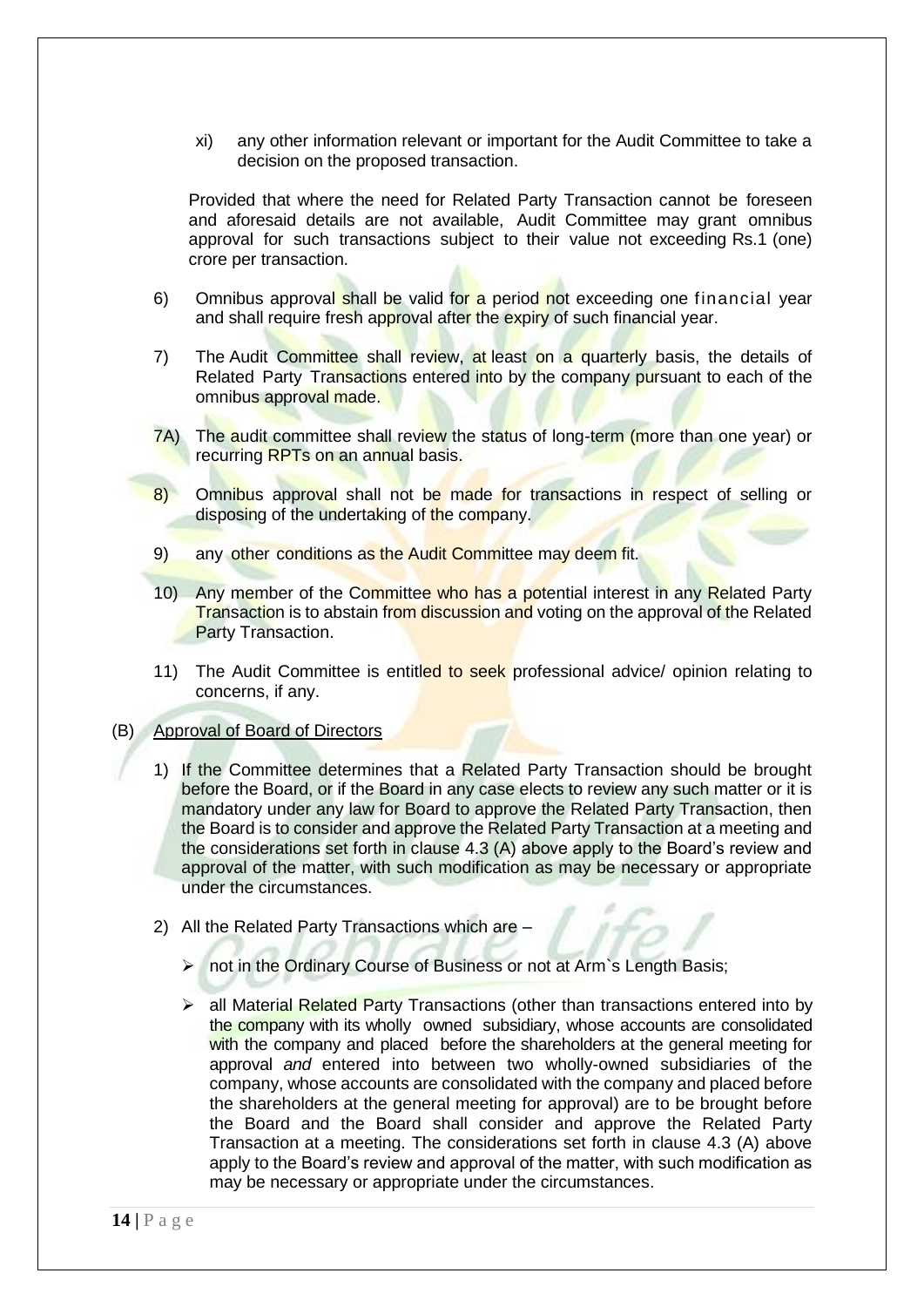3) Any member of the Board who is interested or has a potential interest in any Related Party Transaction shall not be present at the meeting during discussions on the subject matter of the resolution relating to such Related Party Transaction.

#### (C) Approval of Shareholders

1) All **Material Related Party Transactions** and subsequent material modifications (other than transactions entered into by the company with its wholly owned subsidiary, whose accounts are consolidated with the company and placed before the shareholders at the general meeting for approval and the transactions entered into between two wholly-owned subsidiaries of the company, whose accounts are consolidated with the company and placed before the shareholders at the general meeting for approval) shall require prior approval of the shareholders through resolution and no related party shall vote to approve such resolutions whether the entity is a related party to the particular transaction or not.

Provided that the requirements specified under this sub-clause shall not apply in respect of a resolution plan approved under section 31 of the Insolvency Code. subject to the event being disclosed to the recognized stock exchanges within one day of the resolution plan being approved.

2) All **Related Party Transactions** (other than transactions entered into by the company with its wholly owned subsidiary, whose accounts are consolidated with the company and placed before the shareholders at the general meeting for approval and transactions entered into between two wholly-owned subsidiaries of the company, whose accounts are consolidated with the company and placed before the shareholders at the general meeting for approval) which are not in the Ordinary Course of Business and/or are not at Arms' Length Basis and are exceeding the limits mentioned in Rule 15 of the Companies (Meetings of Board and its Powers) Rules, 2014 shall require prior approval of the shareholders through resolution. No related parties to the contract or arrangement shall vote on such resolution to approve the contract or arrangement. It is clarified that the 'Related Party' referred to here has to be construed with reference to the contract or arrangement under the particular resolution. Thus the term 'Related Party' in the given context, refers to only such related party as may be a related party in the context of the contract or arrangement for which the said resolution is being proposed.

#### 3. **Information to be provided to shareholders for consideration of RPTs**

The notice to the shareholders seeking approval for any proposed RPT shall, in addition to the requirements under the Act, include the following information as a part of the explanatory statement:

- a. A summary of the information provided by the management of the listed entity to the audit committee as specified in point 4.3 (A) 3) above;
- b. Justification for why the proposed transaction is in the interest of the listed entity;
- c. Where the transaction relates to any loans, inter-corporate deposits, advances or investments made or given by the listed entity or its subsidiary, the details specified under point 4.3 (A) 3) (vi) above;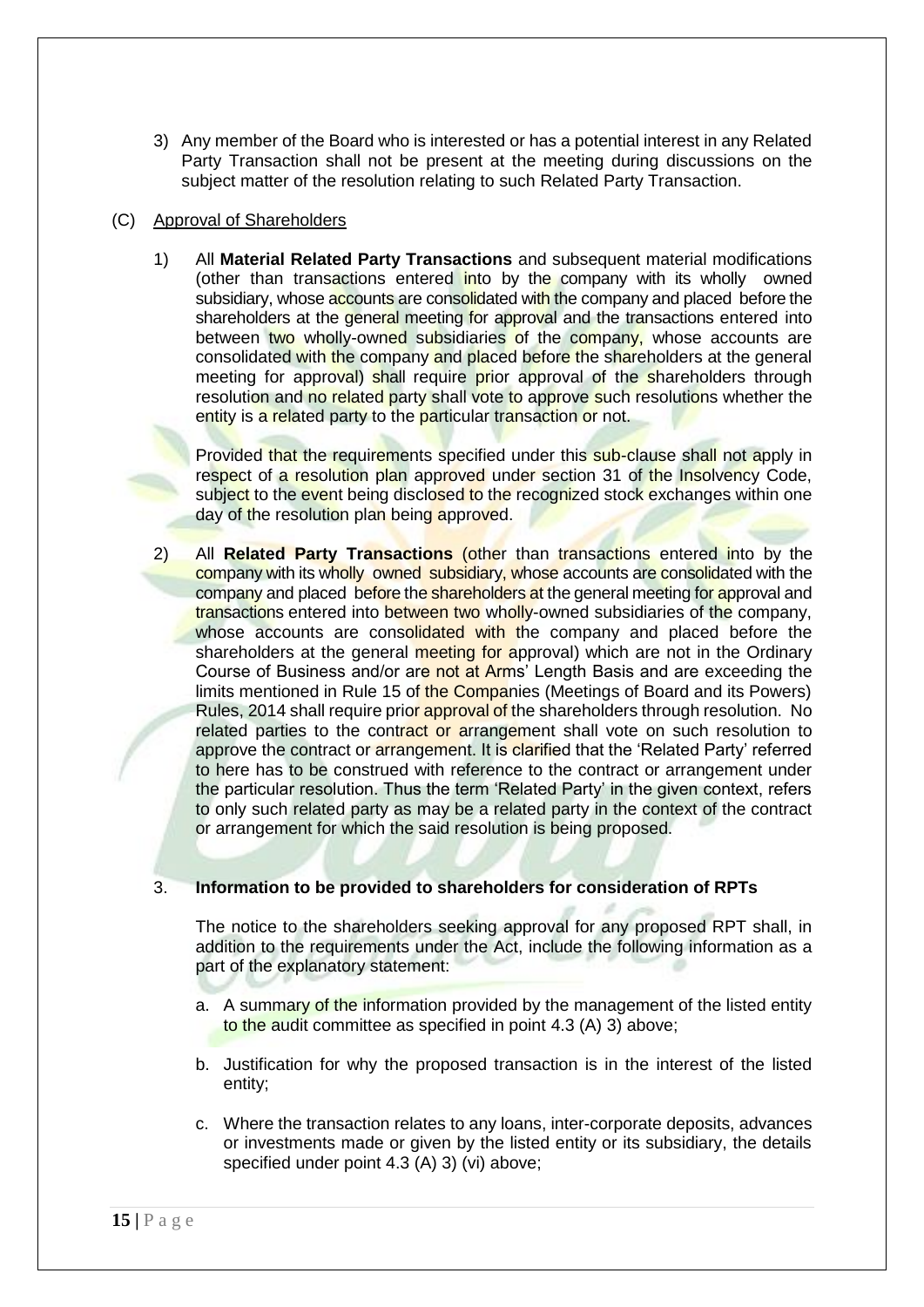- d. A statement that the valuation or other external report, if any, relied upon by the listed entity in relation to the proposed transaction will be made available through the registered email address of the shareholders;
- e. Percentage of the counter-party's annual consolidated turnover that is represented by the value of the proposed RPT, on a voluntary basis;
- f. Any other information that may be relevant.

#### (D) Transactions not requiring approval of Audit Committee, Board or Shareholders

Notwithstanding the foregoing, the following Related Party Transactions do not require approval of Audit Committee, Board or Shareholders:

- 1. Any transaction that involves the reimbursement of reasonable business and travel expenses incurred in the ordinary course of business.
- 2. Any transaction in which the Related Party's interest arises solely from ownership of securities issued by the Company and where all holders of such securities receive the same benefits pro rata as the Related Party.

#### (E) Transactions not requiring approval of Board or Shareholders

Notwithstanding the foregoing, the following Related Party Transactions do not require approval of Board or Shareholders:

- 1. Contracts entered into by the Company pursuant to section 297 of the Companies Act, 1956, which have already come into effect before the commencement of section 188 of the Act, do not require fresh approval under section 188 of the Act, till the expiry of the original term of such contracts. However, if any modification in such contract is made on or after April 1, 2014, the requirements under section 188 of the Act are to be complied with.
- 2. transactions entered into by the company in the ordinary course of business and at arm`s length basis with its wholly owned subsidiary, whose accounts are consolidated with the company and placed before the shareholders at the general meeting for approval and the transactions entered into between two wholly-owned subsidiaries of the company, whose accounts are consolidated with the company and placed before the shareholders at the general meeting for approval.

#### (F) Summary of approvals required

The summary of approvals required for related party transactions (RPT) have been mentioned in the table below:

| <b>Transactions</b>                        | <b>Nature</b>                 | Audit                                              | <b>Board of</b>  | <b>Shareholders</b> |
|--------------------------------------------|-------------------------------|----------------------------------------------------|------------------|---------------------|
|                                            |                               | <b>Committee</b>                                   | <b>Directors</b> |                     |
| Non-material RPTs<br>Listing<br>(as<br>per | Initial                       | Yes                                                | No               | No                  |
| regulations)                               | Non-material<br>modifications | Yes<br>(as per Clause<br>4.3.A.1 of the<br>Policy) | No               | No                  |

(a) RPTs where Dabur India Limited is a Party: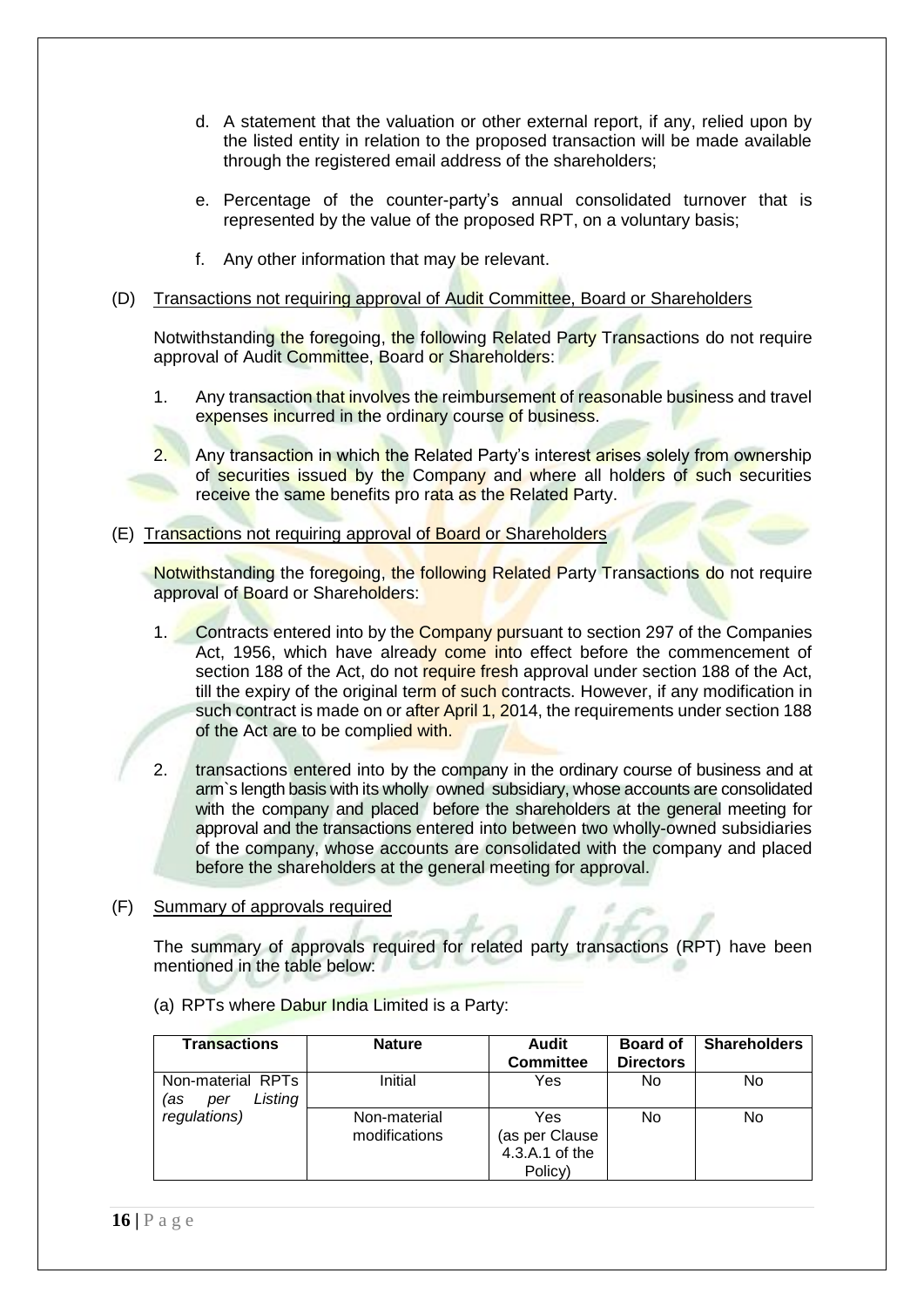| <b>Transactions</b>                                                                                                                                                                                                                      | <b>Nature</b>                                                                                                                              | <b>Audit</b><br><b>Committee</b> | <b>Board of</b><br><b>Directors</b> | <b>Shareholders</b>             |
|------------------------------------------------------------------------------------------------------------------------------------------------------------------------------------------------------------------------------------------|--------------------------------------------------------------------------------------------------------------------------------------------|----------------------------------|-------------------------------------|---------------------------------|
|                                                                                                                                                                                                                                          | Material modifications                                                                                                                     | Yes                              | <b>No</b>                           | <b>No</b>                       |
| <b>Material RPTs</b><br>(as<br>Listing<br>per<br>regulations)                                                                                                                                                                            | Initial                                                                                                                                    | Yes                              | Yes                                 | Yes<br>(Ordinary<br>resolution) |
|                                                                                                                                                                                                                                          | Non-Material<br>modifications                                                                                                              | Yes                              | Yes                                 | <b>No</b>                       |
|                                                                                                                                                                                                                                          | <b>Material modifications</b>                                                                                                              | Yes                              | Yes                                 | Yes<br>(Ord. Res.)              |
| Material RPTs in respect of a resolution plan<br>approved under section 31 of the Insolvency<br>Code, subject to the event being disclosed to<br>the recognized stock exchanges within one<br>day of the resolution plan being approved. |                                                                                                                                            | Yes                              | Yes                                 | <b>No</b>                       |
| India                                                                                                                                                                                                                                    | RPTs with wholly owned subsidiaries of Dabur                                                                                               | Yes<br>(under the<br>Act)        | <b>No</b>                           | <b>No</b>                       |
| All RPTs at arm's<br>length<br>and<br>in<br>ordinary course of<br><b>business</b><br>under<br>Section 188 of the<br>Act                                                                                                                  | Irrespective of limits<br>specified under Rule 15<br>of Companies<br>(Meetings of Board and<br>its Powers) Rules, 2014<br>("Rules") or not | Yes                              | <b>No</b>                           | <b>No</b>                       |
| <b>RPT<sub>s</sub></b><br>All<br>not<br>at<br>arm's length or not<br>in ordinary course                                                                                                                                                  | within limits specified<br>under Rule 15 of the<br>Rules                                                                                   | Yes                              | Yes                                 | <b>No</b>                       |
| of business under<br>Section 188 of the<br>Act.                                                                                                                                                                                          | exceeding limits<br>specified under Rule 15<br>of the Rules                                                                                | Yes                              | Yes                                 | Yes<br>(Ord. Res.)              |

### (b) RPTs where subsidiaries of Dabur India (and not Dabur India itself) is a party:

| <b>Transactions</b>                                                                                                                                      | <b>Nature</b>                                                               | Audit            | <b>Board of</b>  | <b>Shareholders</b>       |
|----------------------------------------------------------------------------------------------------------------------------------------------------------|-----------------------------------------------------------------------------|------------------|------------------|---------------------------|
|                                                                                                                                                          |                                                                             | <b>Committee</b> | <b>Directors</b> |                           |
| RPTs not exceeding<br>of the<br>annual<br>10%<br>consolidated<br>turnover<br>of Dabur India Limited,<br>as per the last audited<br>financial statements. | Original &<br>modification thereto<br>(whether material or<br>non-material) | No               | No.              | No                        |
| RPTs exceeding 10%                                                                                                                                       | Original                                                                    | Yes              | Yes              | Yes                       |
| of<br>the<br>annual                                                                                                                                      |                                                                             |                  |                  | (Ord. Res.)               |
| consolidated turnover                                                                                                                                    | Non-material                                                                | Yes              | No               | No                        |
| of Dabur India Limited,                                                                                                                                  | modifications                                                               |                  |                  |                           |
| as per the last audited<br>financial<br>statements<br>(upto March 31, 2023).                                                                             | Material<br>modifications                                                   | Yes              | Yes              | <b>Yes</b><br>(Ord. Res.) |
| April 1, 2023,<br>W.e.f.<br>RPTs exceeding 10%                                                                                                           | Original                                                                    | Yes              | Yes              | Yes<br>(Ord. Res.)        |
| of<br>the<br>annual<br>standalone turnover of                                                                                                            | Non-material<br>modifications                                               | Yes              | No               | No                        |
| subsidiary<br>such                                                                                                                                       | Material                                                                    | Yes              | Yes              | Yes                       |
| entering into RPT, as                                                                                                                                    | modifications                                                               |                  |                  | (Ord. Res.)               |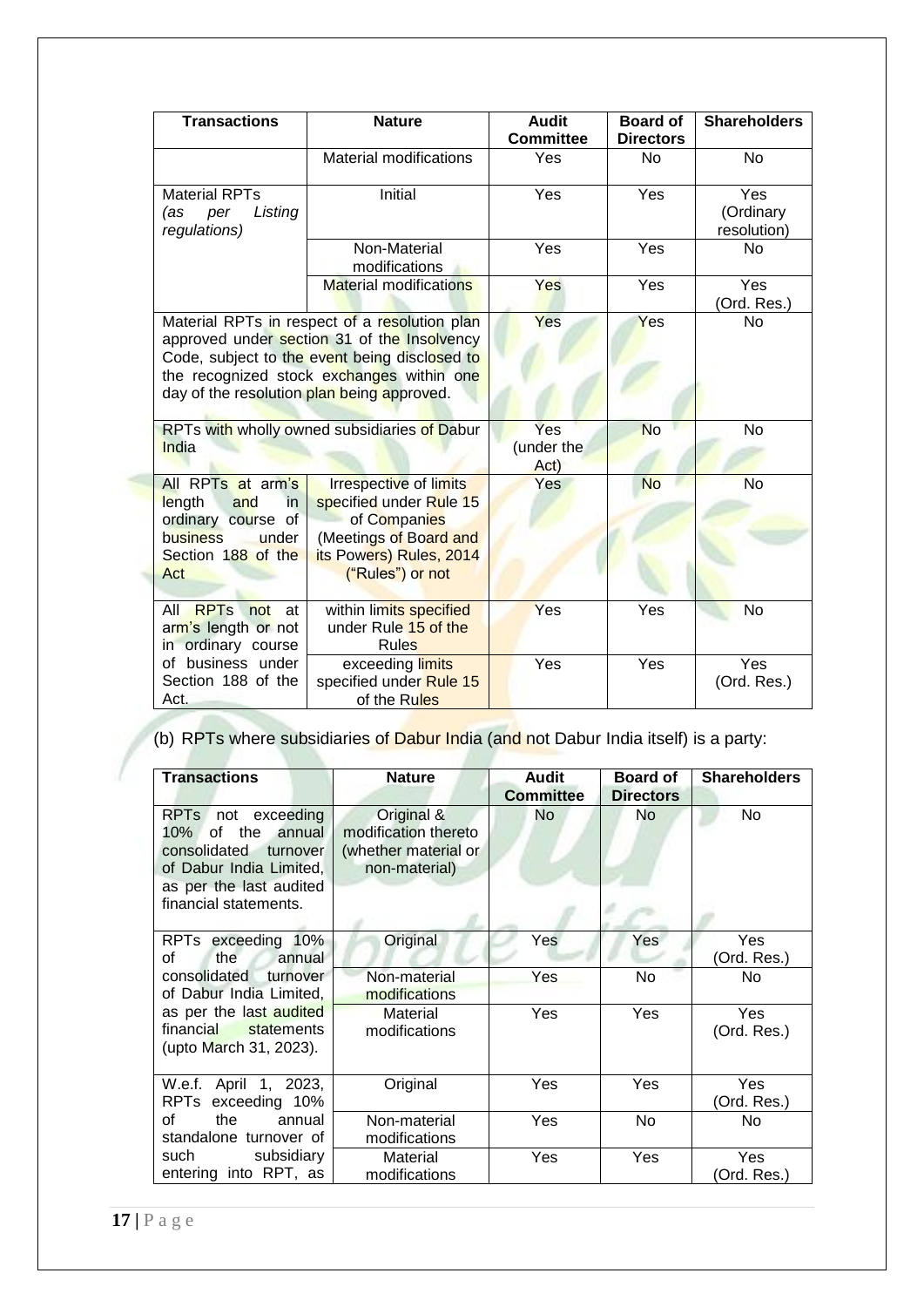| <b>Transactions</b>                                           | <b>Nature</b> | Audit<br><b>Committee</b> | <b>Board of</b><br><b>Directors</b> | <b>Shareholders</b> |
|---------------------------------------------------------------|---------------|---------------------------|-------------------------------------|---------------------|
| last audited<br>its<br>per<br>financial statements.           |               |                           |                                     |                     |
| RPTs between two wholly owned subsidiaries<br>of Dabur India. |               | No                        | No                                  | No                  |

#### **5. RELATED PARTY TRANSACTIONS NOT APPROVED UNDER THIS POLICY**

In the event the Company becomes aware of a Related Party Transaction that has not been approved under this Policy prior to its consummation, the matter is to be reviewed by the Audit Committee. The Committee is to consider all the relevant facts and circumstances regarding the Related Party Transaction, and evaluate all options available to the Company, including ratification (except transactions that were material and any subsequent material modification thereto), revision or termination of the Related Party Transaction. The Committee is also to examine the facts and circumstances pertaining to the failure of reporting such Related Party Transaction to the Committee under this Policy, and take any such action it deems appropriate in accordance with the provisions of Act and the Listing Regulations.

#### **6. REPORTING AND DISCLOSURES**

- 1. Details with respect to Related Party Transactions are to be disclosed to the Stock Exchanges (where shares of the company are listed) in the compliance report on corporate governance.
- 2. The policy on dealing with Related Party Transactions is to be disclosed on the website of the Company and a web link thereto shall be provided in the Annual Report.
- 3. Particulars of every contract or **arrangement** with Related Parties under section 188 (1) of the Act are to be included in the Board's Report to the shareholders along with justification for entering into the transaction in the prescribed Form AOC-2.
- 4. A Register pertaining to Related Party Transactions is maintained by the company in accordance with the Act, which is placed before the Board / annual general meeting as per the requirements of Act.
- 5. Disclosure regarding Related Party relationship and transactions with them are made in the Financial Statements as per the requirements of relevant Accounting Standards and the Listing Regulations.
- 6. The Company shall submit within 15 days from the date of publication of its standalone and consolidated financial results for the half year, and with effect from April 1, 2023, on the date of publication of its standalone and consolidated financial results, the disclosures of related party transactions on a consolidated basis, in the format as specified by the SEBI time to time, to the stock exchanges and publish the same on its website.

#### **7. AMENDMENTS TO THE POLICY**

The Board of Directors on its own and / or as per the recommendations of Audit Committee can amend this Policy, as and when deemed fit. Any or all provisions of this Policy are